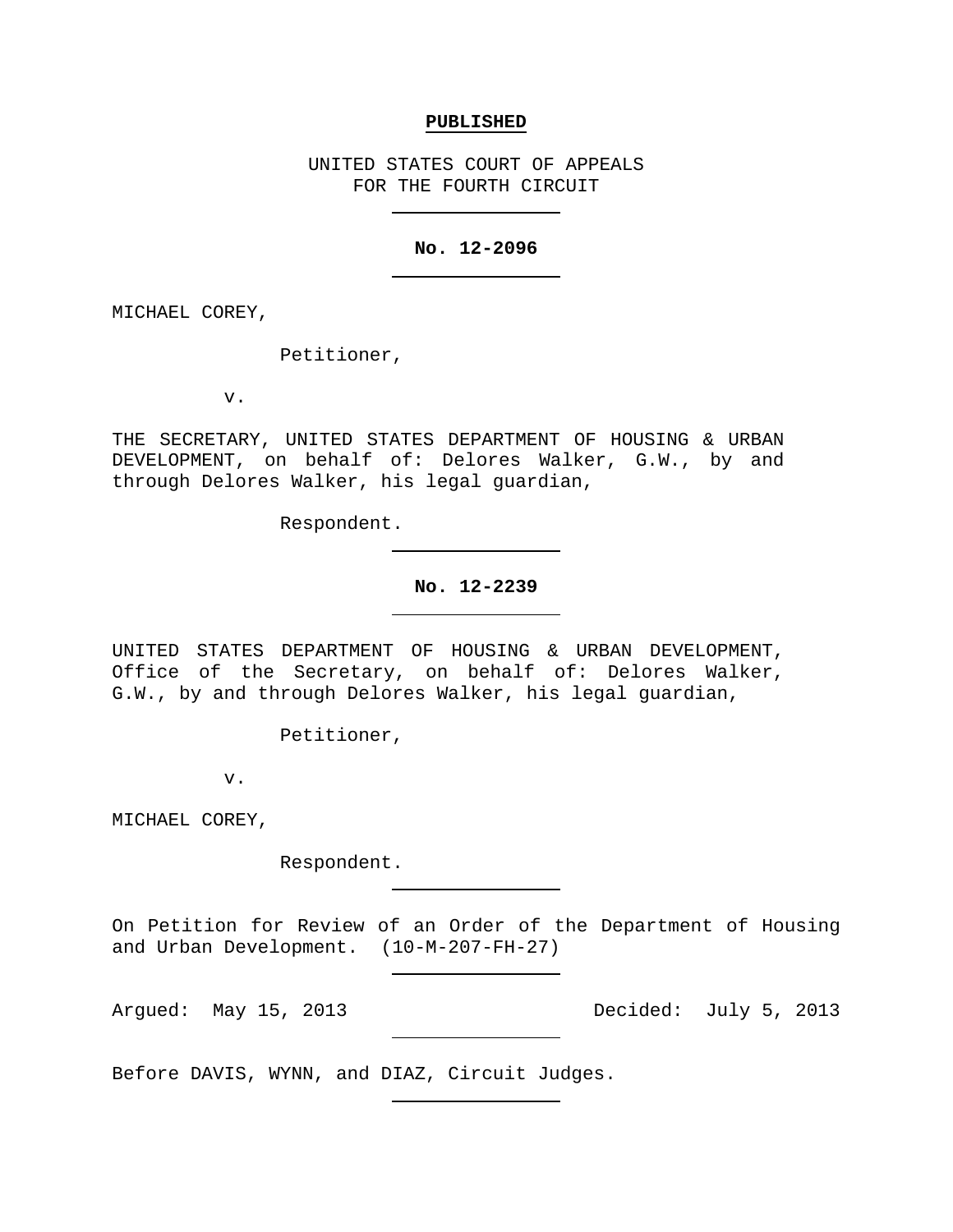Petition for review denied; Cross-application for enforcement granted, by published opinion. Judge Diaz wrote the opinion, in which Judge Davis and Judge Wynn joined.

**ARGUED:** Frederick F. Holroyd, II, HOLROYD & YOST, Charleston, West Virginia, for Petitioner/Cross-Respondent. Christopher Chen-Hsin Wang, UNITED STATES DEPARTMENT OF JUSTICE, Washington,<br>D.C., for Respondent/Cross-Petitioner. ON BRIEF: Thomas E. D.C., for Respondent/Cross-Petitioner. ON BRIEF: Perez, Assistant Attorney General, Dennis J. Dimsey, UNITED<br>STATES DEPARTMENT OF JUSTICE, Washington, D.C., for JUSTICE, Washington, D.C., for Respondent/Cross-Petitioner.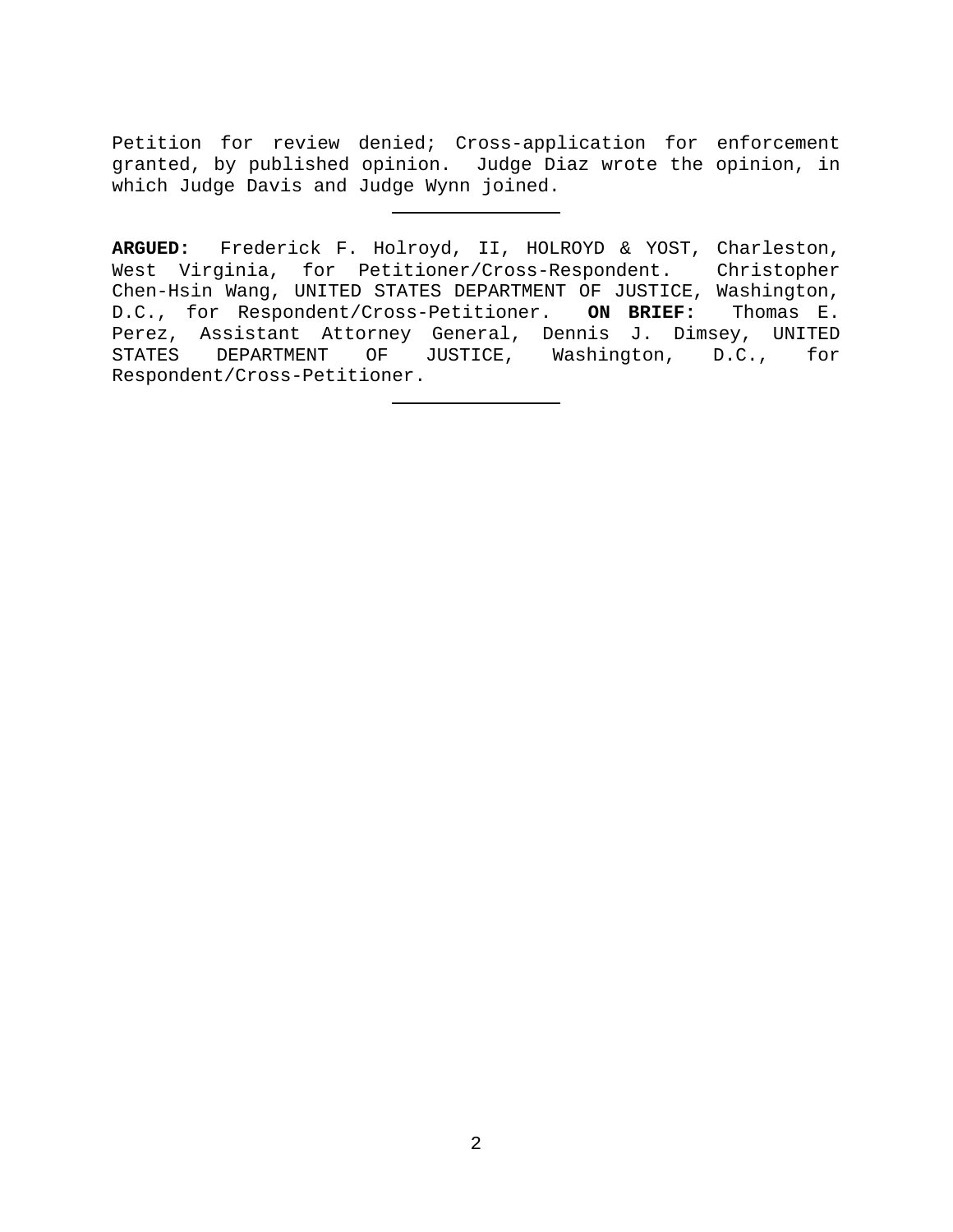DIAZ, Circuit Judge:

Petitioner/Cross-Respondent Michael Corey appeals a final agency order of the Secretary of the United States Department of Housing and Urban Development (the "Department"). The Secretary determined that Corey had committed intentional and egregious violations of the Fair Housing Act ("FHA") by discriminating on the basis of disability against Delores and Gregory Walker, and ordered Corey to pay a civil monetary penalty as well as damages for Ms. Walker's emotional distress. Finding no error, we deny Corey's Petition for Review and grant the Department's Cross-Application for Enforcement of the Secretary's order.

# I.

## A.

In April 2009, Corey, a landlord with over fifteen years of rental management experience, advertised that a two-bedroom house in Charleston, West Virginia, was available for a monthly rent of \$600. When Delores Walker called to inquire about the property, she informed Corey that she would be living with her forty-eight-year-old brother, Gregory Walker, who she said suffered from autism and mental retardation. According to Ms. Walker, Corey responded to this revelation by insisting that she would need to obtain a bond to protect his property as a condition of her potential tenancy. Although this requirement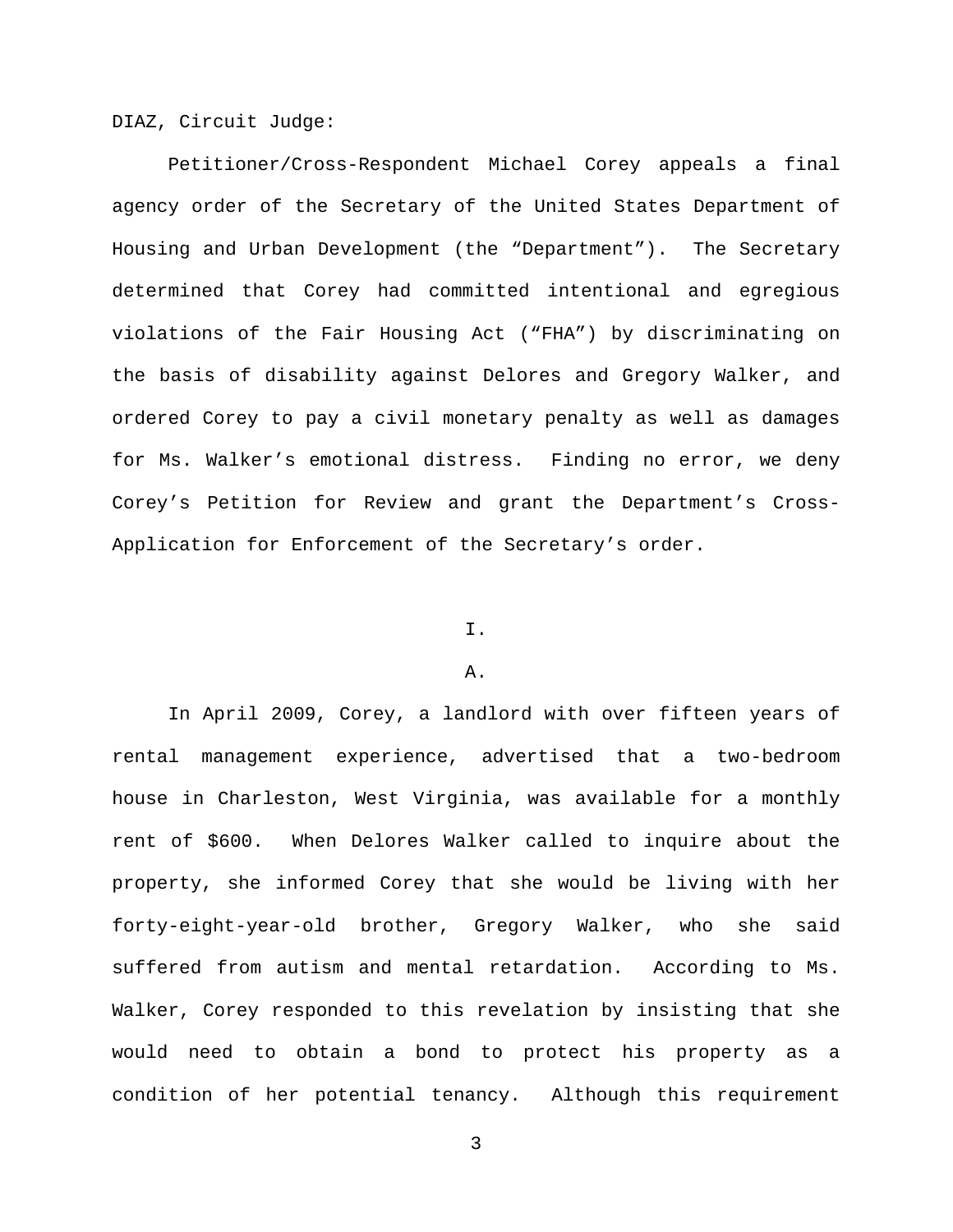disturbed her, Ms. Walker nevertheless made an appointment to view the house.

At the viewing, Ms. Walker told Corey that her brother, Mr. Walker, suffered from what she termed "severe autism." J.A. 74. But despite her assurances that Mr. Walker had never been violent or aggressive, Corey expressed reservations about him living in the house and insisted upon meeting Mr. Walker in person. Based on his prior observations of "children with autism . . . flailing their arms and hollering and screaming in outrage," Mr. Walker's "severe" autism raised what Corey would later describe as a "red flag." J.A. 134. Believing that Mr. Walker posed a liability risk, Corey required Ms. Walker, in order to proceed with the application process, to (1) provide a note from Mr. Walker's doctor stating that he would not pose a liability threat, (2) obtain a renter's insurance policy with \$1 million in liability coverage, and (3) assume responsibility for any damage Mr. Walker might cause to the property. Corey gave Ms. Walker a handwritten note listing these three conditions. As she was leaving, Corey asked Ms. Walker whether she earned the \$2,000 minimum monthly income that he regularly imposed as a prerequisite for renters, and she replied in the affirmative. Ms. Walker took an application but never submitted it because she felt Corey would not have rented to her.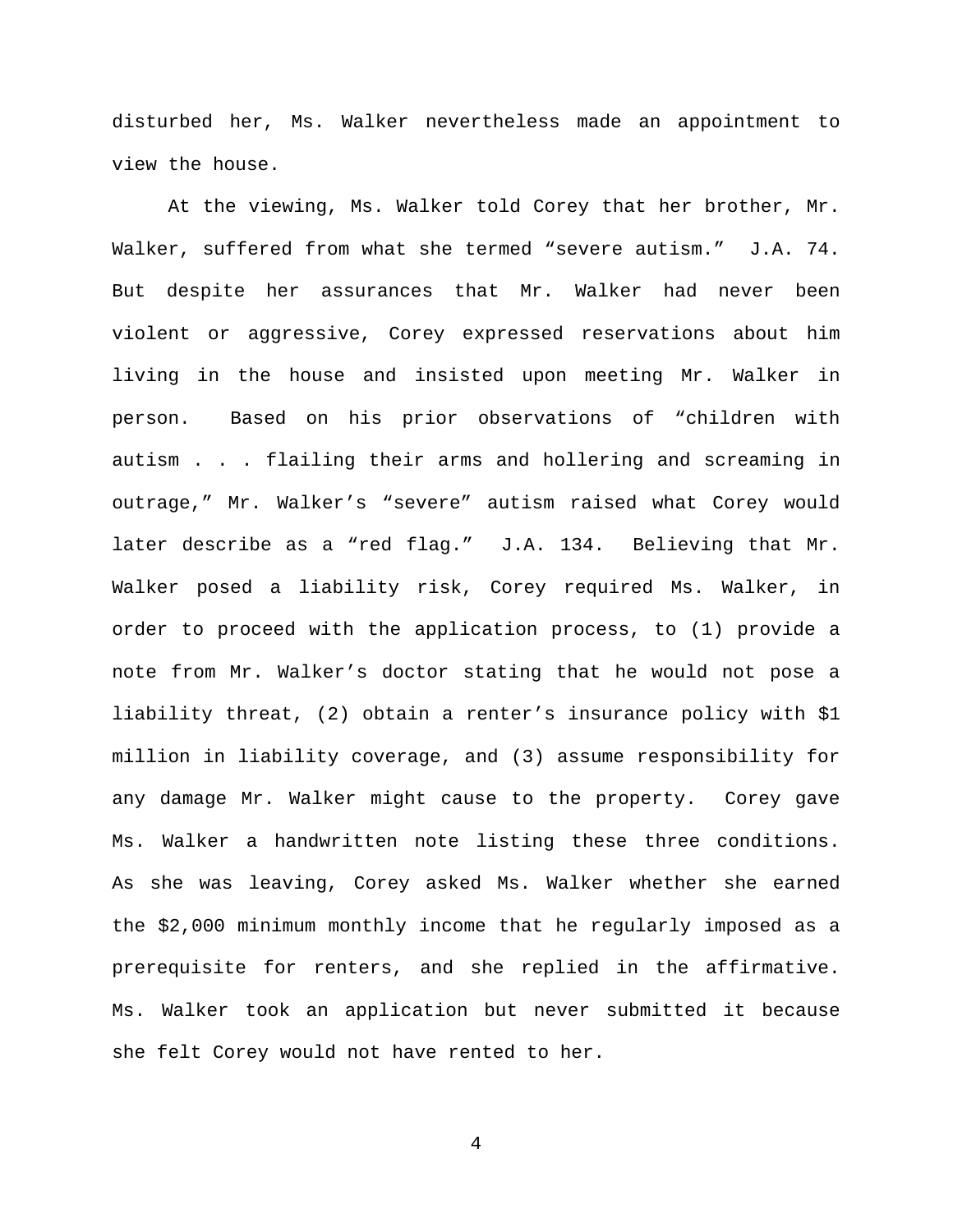About a week after he placed his advertisement, Corey rented the house to Shelley Dearien and her son, neither of whom is disabled. Corey did not require Dearien to purchase liability insurance, did not ask for a doctor's note, and did not require her to meet the monthly minimum income requirement he quoted to Ms. Walker.

According to Ms. Walker, Corey's conduct caused her significant emotional distress for several months and caused her to fear future discrimination against her brother. She also suffered sleeplessness, panic attacks, and difficulty eating and drinking--symptoms later corroborated by the testimony of her friends and sister.

## B.

The Department, on behalf of the Walkers, filed a Charge of Discrimination against Corey, which was heard by an Administrative Law Judge ("ALJ"). The Department alleged that Corey had discriminated against the Walkers based on disability in violation of the FHA by (1) making facially discriminatory statements, in violation of 42 U.S.C. § 3604(c); (2) making housing unavailable because of a disability, in violation of 42 U.S.C. § 3604(f)(1); and (3) imposing discriminatory terms and conditions because of a disability, in violation of 42 U.S.C. § 3604(f)(2). Specifically, the Department alleged that Corey had violated the FHA by requiring Ms. Walker to provide the note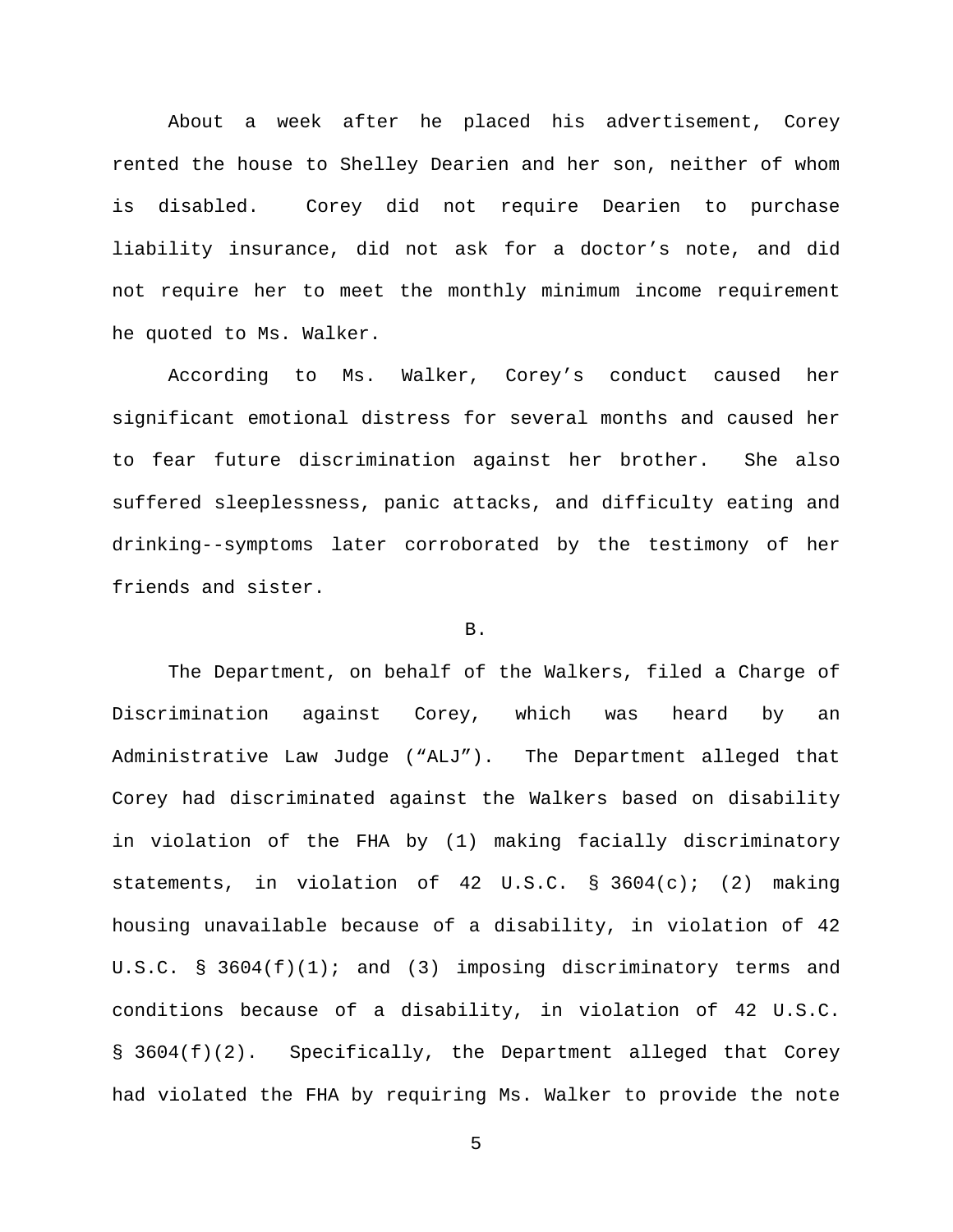from Mr. Walker's doctor, to obtain a renter's insurance policy with \$1 million in liability coverage, and to assume responsibility for any damage Mr. Walker might have caused to the property. Corey filed an Answer denying the charges, arguing that he had "an absolute[ly] legitimate basis for refusing to rent to" the Walkers because they failed to establish financial eligibility. J.A. 9-12.

The ALJ, viewing Corey's statements as reasonable requests for information that would determine whether Mr. Walker was a threat, issued an initial decision concluding that Corey had not violated the FHA. The Department petitioned for Secretarial Review. The Secretary reversed the ALJ's decision, determining that the Department had offered evidence sufficient to prove each of the charged violations, and remanded the case for a hearing on damages and the civil penalty.

On remand, the ALJ awarded Ms. Walker \$5,000 in emotional distress damages and imposed on Corey an additional \$4,000 civil monetary penalty--short of the \$16,000 maximum civil penalty. The ALJ also ordered injunctive remedies, directing Corey to provide the Department with certain disability-related information regarding his rental properties and to participate in a fair housing training.

Both the Department and Corey petitioned for Secretarial Review of the ALJ's remand decision: Corey asked the Secretary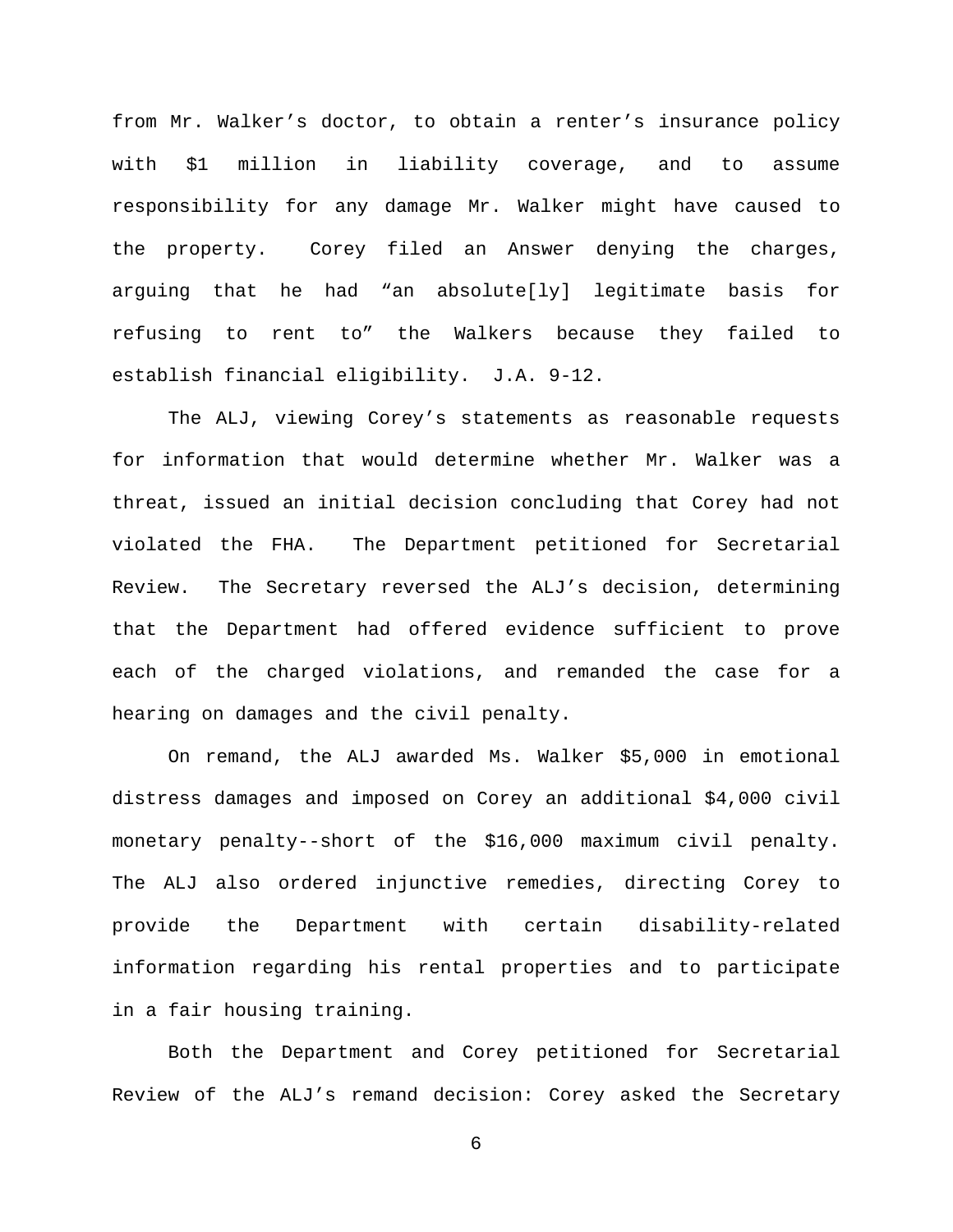to reinstate the ALJ's initial decision, while the Department argued that the remand decision minimized both the degree of Ms. Walker's emotional distress and the need for a more significant civil monetary penalty. The Secretary issued a Final Agency Order denying Corey's petition as untimely, granting in part the Department's petition, and imposing a steeper damages award and civil penalty.

Corey filed with this court a timely Petition for Review of the Final Agency Order, and the Department filed a Cross-Application for Enforcement of the order. We consolidated these actions.

## II.

Corey contests the Secretary's determination that he violated § 3604(c),  $(f)(1)$ , and  $(f)(2)$  of the FHA, arguing that his conduct was justified under the circumstances.

Pursuant to the Administrative Procedures Act, "federal courts can overturn an administrative agency's decision . . . if it is 'arbitrary, capricious, an abuse of discretion, . . . otherwise not in accordance with the law,' or 'unsupported by substantial evidence.'" Knox v. U.S. Dep't of Labor, 434 F.3d 721, 723 (4th Cir. 2006) (quoting 5 U.S.C. § 706(2)(A), (E)). The substantial evidence standard is a "necessarily . . . limited" appellate review of the agency's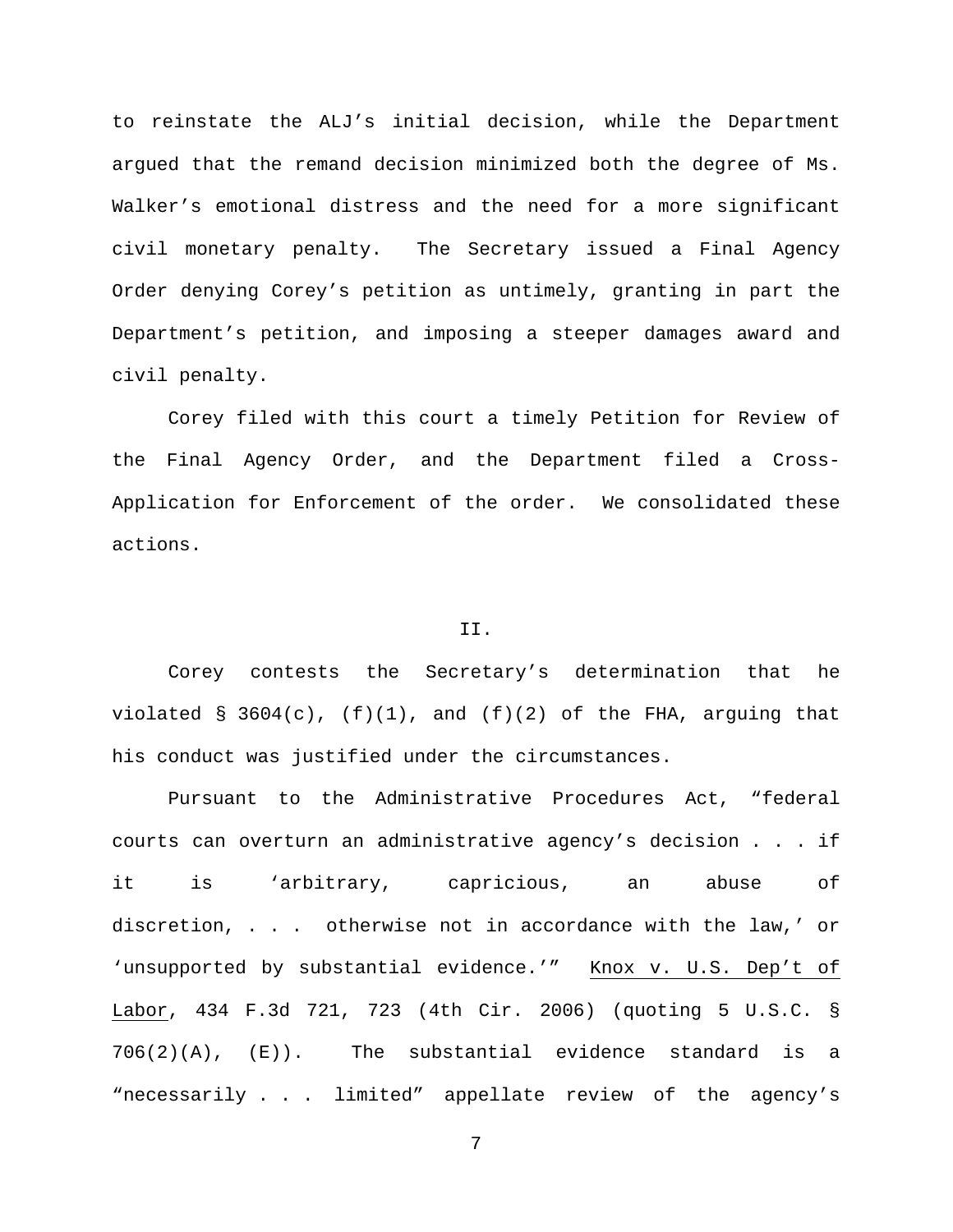factual determinations. Almy v. Sebelius, 679 F.3d 297, 302 (4th Cir. 2012) (internal quotations omitted).

As a charging party, the Department may prove an FHA violation by showing "that a defendant had a discriminatory intent either directly, through direct or circumstantial evidence, or indirectly, through the inferential burden shifting method known as the McDonnell Douglas test." Kormoczy v. HUD, 53 F.3d 821, 823-24 (7th Cir. 1995) (referring to McDonnell Douglas Corp. v. Green, 411 U.S. 792 (1973)). Of course, if the Department provides sufficient direct evidence of discrimination to prove a violation, resort to the McDonnell Douglas method of proof is unnecessary. Pinchback v. Armistead Homes Corp., 907 F.2d 1447, 1452 (4th Cir. 1990).

## A.

Section 3604(c) of the FHA prohibits oral or written statements with respect to the rental of a dwelling that indicate a "preference, limitation, or discrimination" based on certain protected statuses, including disability. Thus, to establish Corey's liability under § 3604(c), the Department must show that  $(1)$  Corey made a statement;  $(2)$  the statement was made with respect to the sale or rental of a dwelling; and (3) the statement indicated a preference, limitation, or discrimination on the basis of disability. See White v. HUD, 475 F.3d 898, 904 (7th Cir. 2007). To determine whether a statement meets the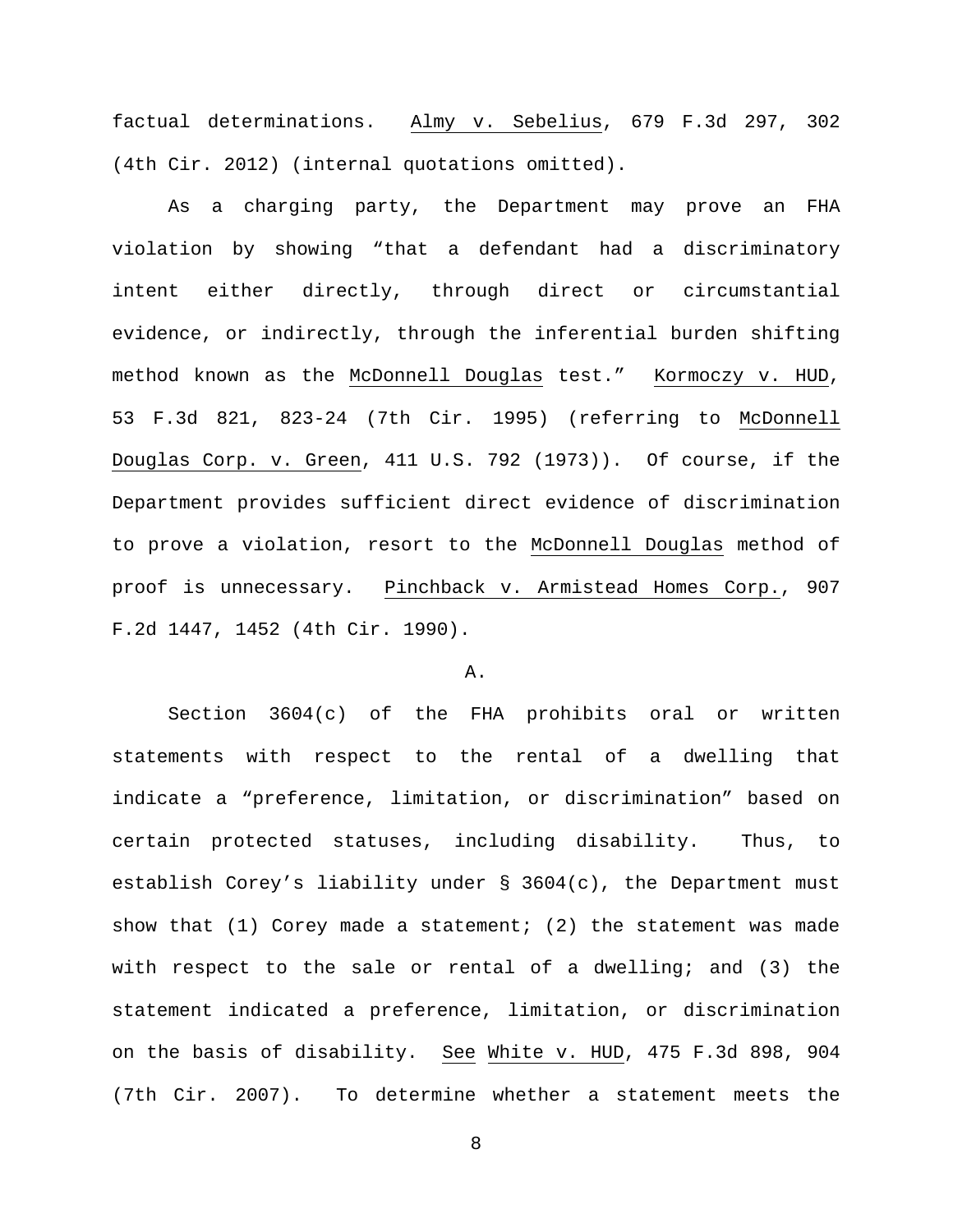third prong, courts use an "ordinary listener" standard. Id. at 905-06; see United States v. Hunter, 459 F.2d 205, 215 (4th Cir. 1972) (using an "ordinary reader" standard to determine whether advertisements indicated a racial preference in the acceptance of tenants). If an ordinary listener would believe that the statement suggests a preference, limitation, or discrimination based on a protected status, the statement is deemed discriminatory. White, 475 F.3d at 905-06. Evidence of the speaker's motivation for making the discriminatory statement is unnecessary to establish a violation. Jancik v. HUD, 44 F.3d 553, 556 (7th Cir. 1995).

Based on direct evidence, the Secretary determined that Corey had violated  $\S$  3604(c). As the Secretary observed, Corey admitted to imposing conditions, both verbally and in writing, on the Walkers' prospective tenancy because of Mr. Walker's disability. Corey also acknowledged that he made these statements based on his assumption that Mr. Walker could pose a threat to neighbors or property due to his disability. The Secretary thus concluded that Corey violated the statute by making statements to Ms. Walker that an ordinary listener would deem reflected a "preference or limitation against [the Walkers'] tenancy because of Mr. Walker's disability." J.A. 281.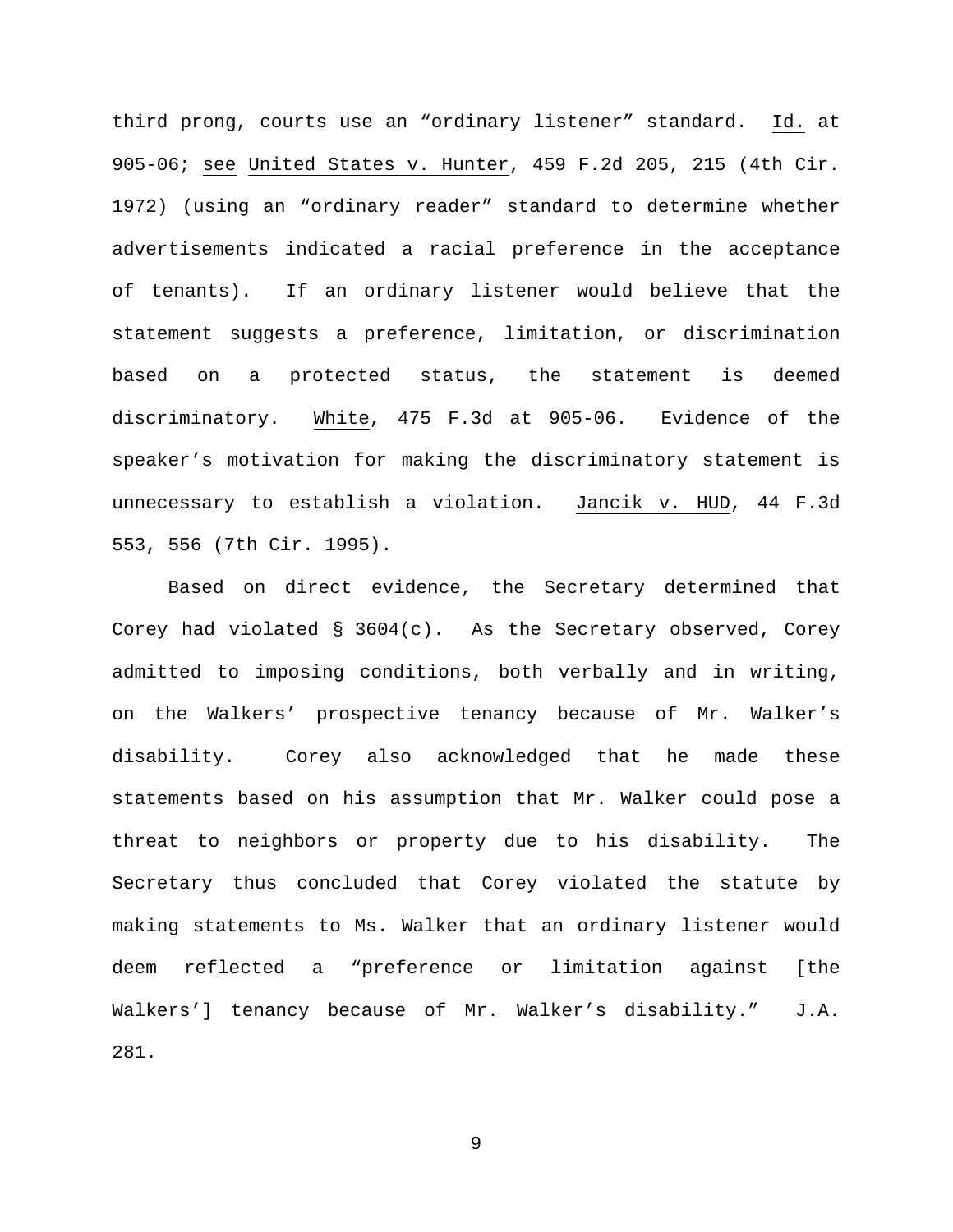Corey does not deny telling Ms. Walker that he intended to impose special conditions on the Walkers' prospective tenancy, but disagrees that he violated § 3604(c). He argues that he imposed the conditions only after Ms. Walker's "voluntary and unsolicited statement that her brother suffers from 'severe autism and mental retardation.'" Pet'r's Br. 20. Corey also notes that he never indicated a flat refusal to rent to the Walkers, "only that . . . risk insurance maybe [sic] required." Id. at 21.

Corey's arguments are unavailing. For one, the fact that Ms. Walker disclosed her brother's disability does not excuse Corey's discriminatory responsive statements. Nor does it matter that Corey did not refuse to rent to the Walkers; the statute simply prohibits statements to renters that indicate a limitation based on disability, and Corey admits to making such statements. This ends the inquiry, as substantial evidence supports the Secretary's determination.

#### B.

In addition to its ban on discriminatory statements, the FHA makes it unlawful "[t]o discriminate in the sale or rental, or to otherwise make unavailable or deny, a dwelling to any buyer or renter because of a [disability]." 42 U.S.C. § 3604(f)(1); see United States v. Youritan Constr. Co., 370 F. Supp. 643, 648 (N.D. Cal. 1973) (interpreting "otherwise make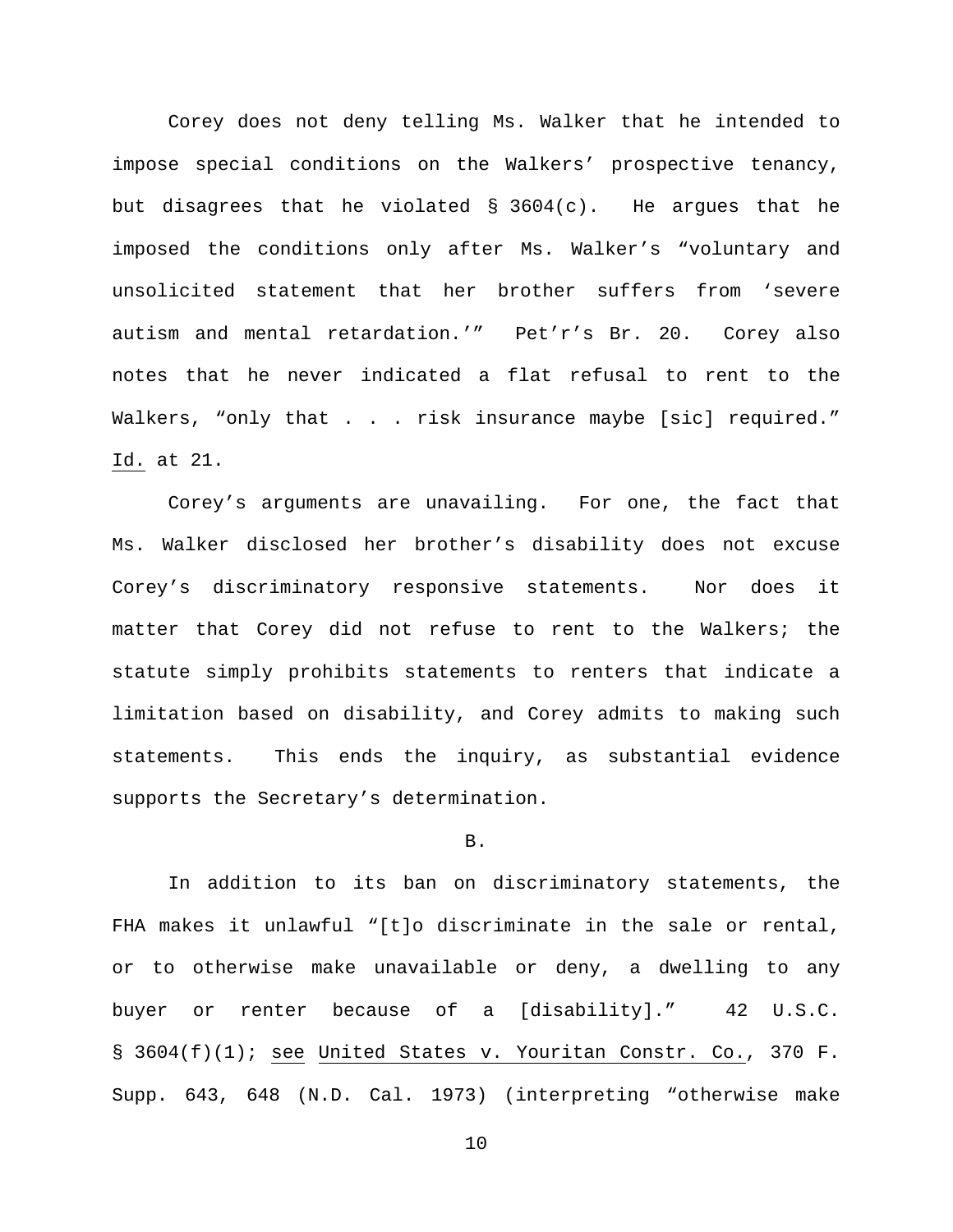unavailable" language to include "[t]he imposition of more burdensome application procedures, of delaying tactics, and of various forms of discouragement by resident managers and rental agents"). Relatedly, landlords are forbidden "[t]o discriminate against any person in the terms, conditions, or privileges of sale or rental of a dwelling . . . because of a [disability]." 42 U.S.C. § 3604(f)(2). However, FHA § 3604(f)(9) contains a limited exception to these prohibitions, allowing a landlord to reject "an individual whose tenancy would constitute a direct threat to the health or safety of other individuals or whose tenancy would result in substantial physical damage to the property of others."

The Secretary concluded that Corey had imposed "written discriminatory conditions upon" the Walkers, in violation of  $\S$  3604(f)(1) and (2). J.A. 282. First, the Secretary determined that the Department had proven the statutory violations by direct evidence. This included Corey's testimony that he (1) imposed the conditions because of Mr. Walker's disability, (2) believed "persons diagnosed with autism and mental retardation pose a greater risk in terms of liability," and (3) did not typically impose the challenged conditions on his tenants. Id. Second, the Secretary determined that the Department had proven both violations via indirect evidence under the McDonnell Douglas burden-shifting method. Finally,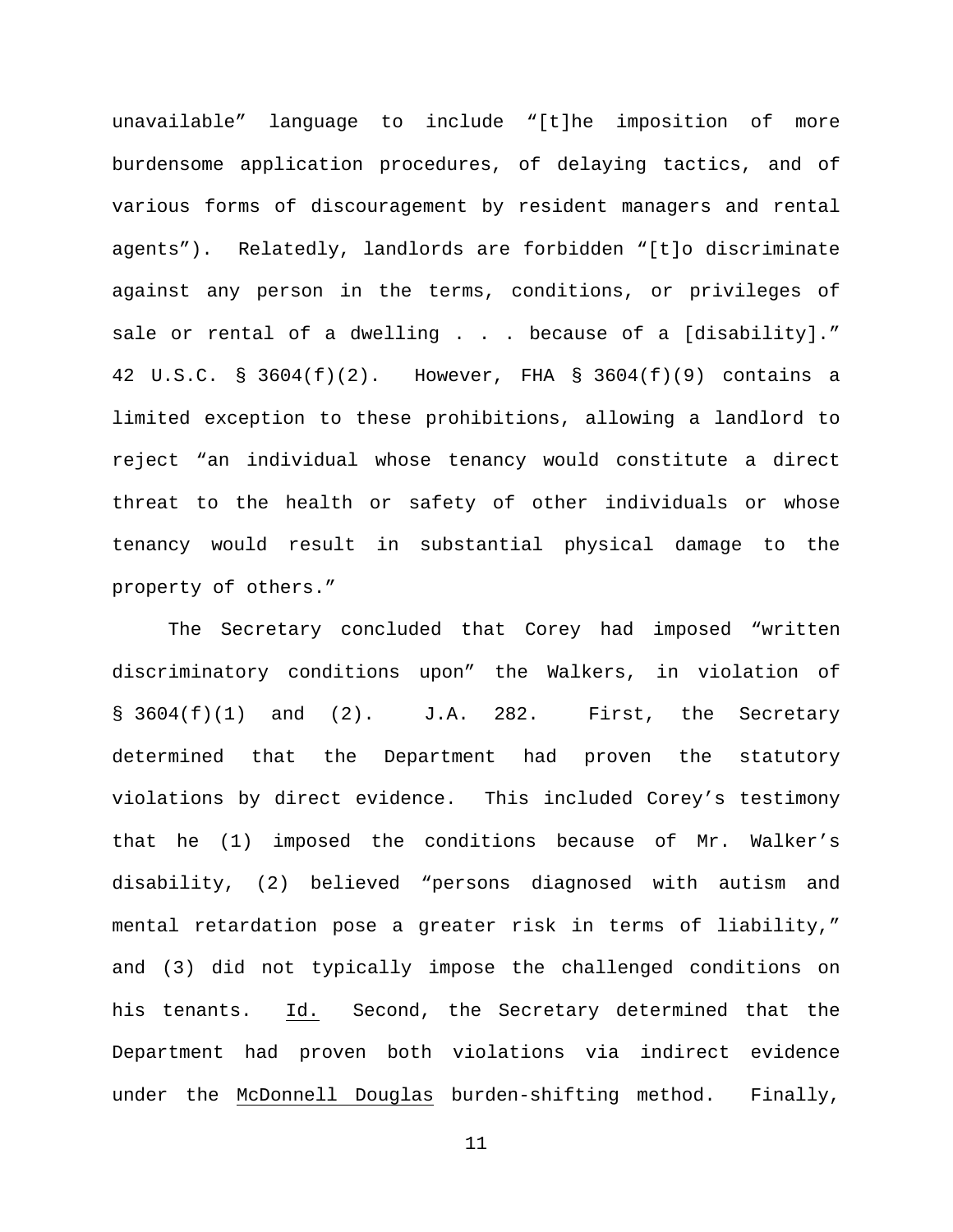the Secretary ruled that Corey's conduct could not be excused pursuant to  $\S$  3604(f)(9)'s "direct threat" exception, since Corey's reluctance to rent to the Walkers was not sufficiently supported by objective, individualized evidence that Mr. Walker might pose a direct threat.

Corey contests these determinations, but not persuasively. Focusing on perceived flaws in the Secretary's McDonnell Douglas indirect evidence analysis, Corey overlooks the Secretary's direct evidence findings, which alone may sustain the violations. Rather than attempt to account for this evidence, Corey insists that these facts present a "mixed motives" case, and that he would have been justified in ultimately rejecting Ms. Walker's application because her net monthly income--despite her affirmation to the contrary--was below his \$2,000 income threshold. Corey also contests the Secretary's refusal to apply the § 3604(f)(9) "direct threat" exception, arguing that his requests for a doctor's note and a meeting with Mr. Walker constituted lawful attempts to obtain objective evidence of whether Mr. Walker posed a direct threat.

These arguments fall flat, and again, substantial evidence supports the Secretary's determinations. First, we agree with the Secretary that direct evidence established both  $\S$  3604(f) violations. Corey admitted that he imposed what amounted to discriminatory terms and obligations on his rental negotiations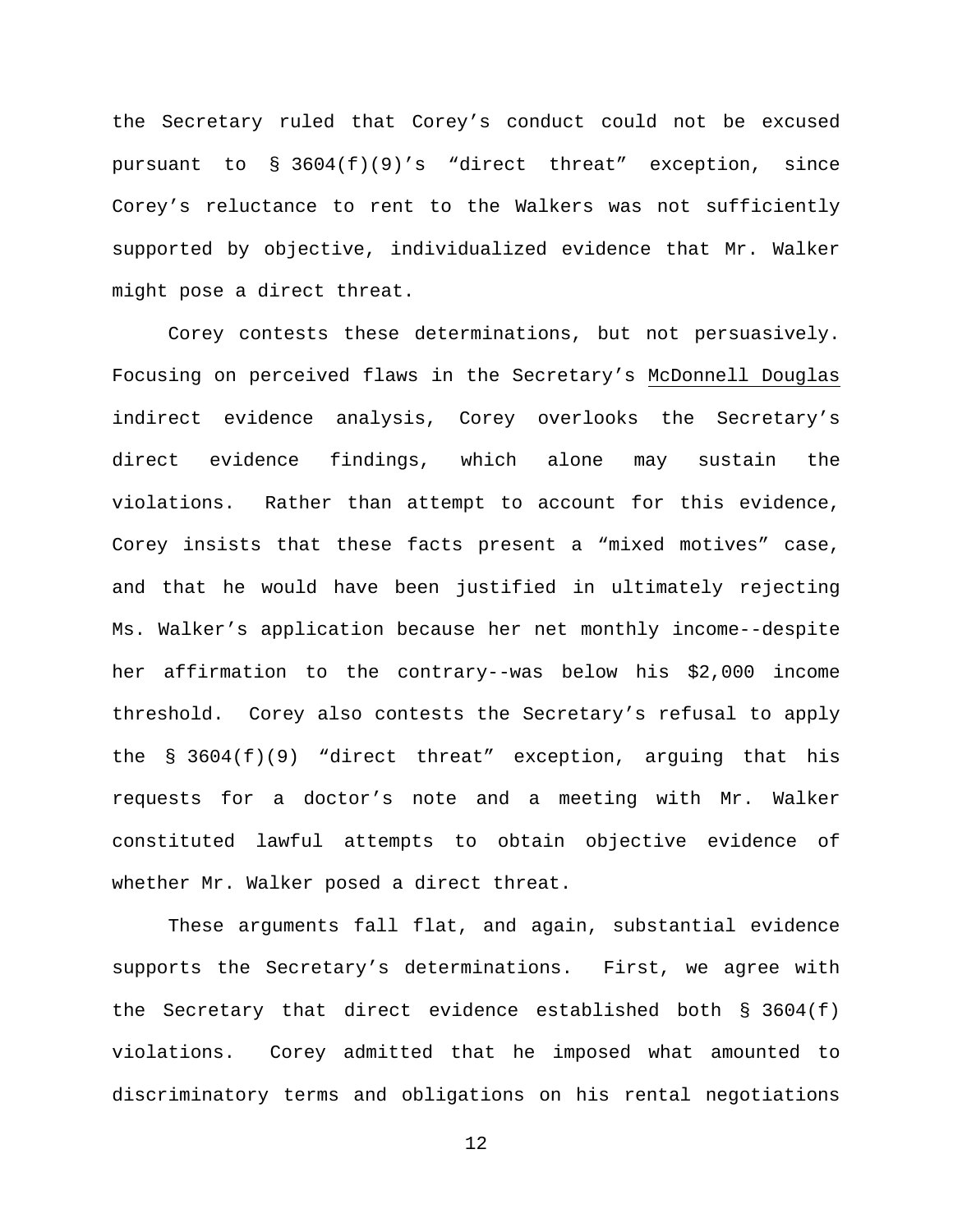with Ms. Walker based on his fears about Mr. Walker's disability. This admission alone supports the FHA violations: by imposing more burdensome application procedures and generally discouraging the Walkers' application, Corey "otherwise ma[de] [the property] unavailable" to the Walkers because of a disability, in violation of § 3604(f)(1), see Youritan, 370 F.Supp. at 648, and "discriminate[d] against [the Walkers] in the terms, conditions, or privileges" of a rental because of a disability, in violation of § 3604(f)(2). And the fact that Ms. Walker earned less than \$2,000 per month does not excuse Corey's conduct. To begin with, Ms. Walker's ability to pay could not possibly have motivated Corey's conduct, as he learned of Ms. Walker's income only after he imposed the discriminatory conditions. In any case, this justification is baldly pretextual, as Corey failed to impose the \$2,000 minimum income requirement on the nondisabled applicant to whom he subsequently leased the house.

Second, since the Department established Corey's violations with sufficient direct evidence, we need not address Corey's argument that the Secretary erred in his handling of the McDonnell Douglas indirect evidence inquiry. See Pinchback, 907 F.2d at 1452.

Finally, we affirm the Secretary's conclusion that the § 3604(f)(9) "direct threat" exception does not apply. Corey